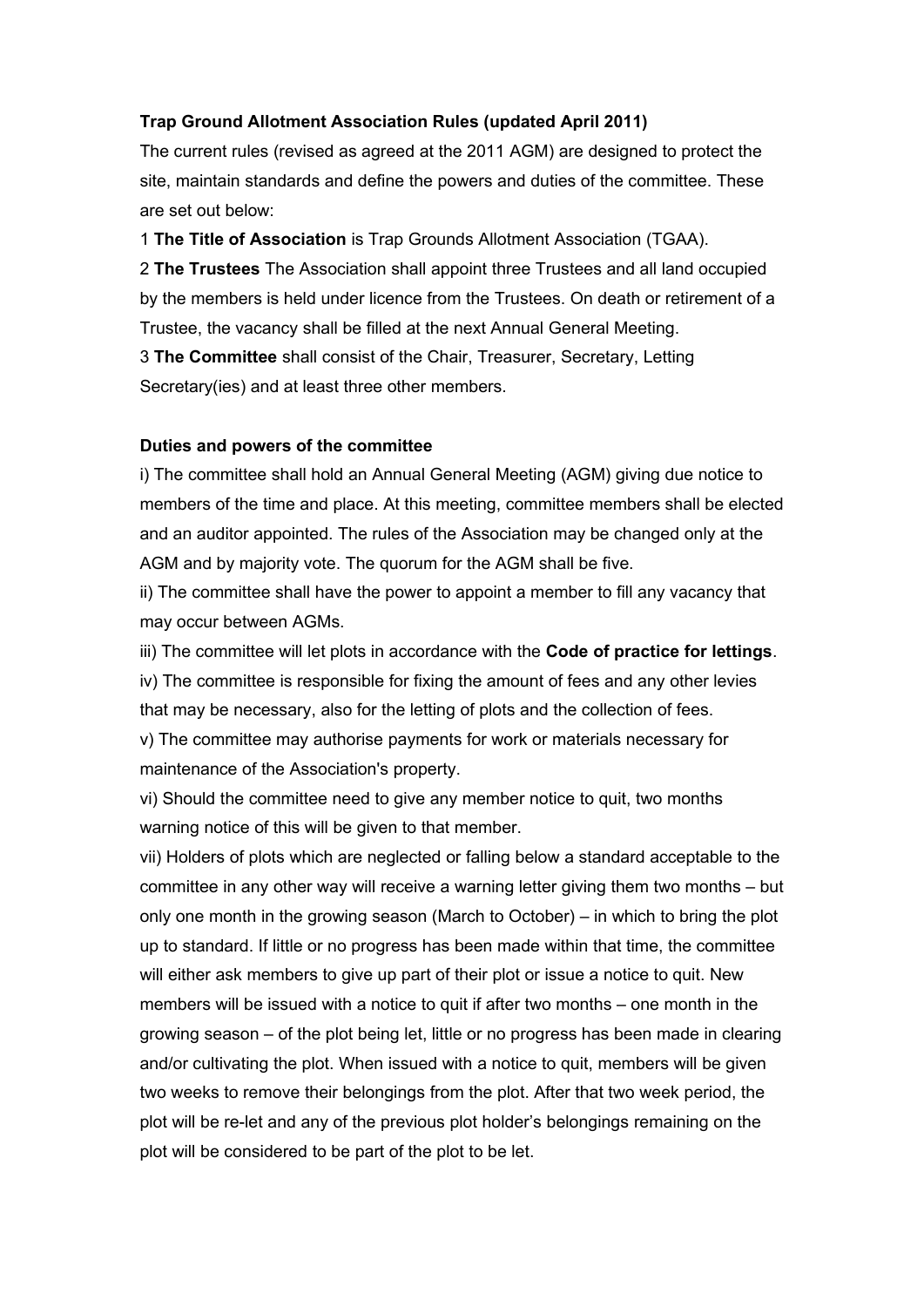viii) In the case of a persistent breach of any of the Rules for members listed below, the committee may dispossess a member of his/her allotment after issuing a sevenday notice in writing, giving reasons for the dispossession.

ix) The Committee may expel immediately any member found guilty of theft of produce from another member.

x) The quorum for a meeting of the committee shall be three.

## **Rules for use of plots and members' responsibilities**

a) **Fees** Members must pay their plot and membership fees within a reasonable period of the AGM, which is when they become due. Fees should be paid at a time and in a manner directed by the Treasurer. Failure to pay by the  $1<sup>st</sup>$  of April in any year will be taken to mean that the person concerned no longer wishes to be a member of the Association and their plot will be offered for re-letting. In paying their fees, members are assumed to agree to abide by these rules.

b) **Changes in circumstances** Any change of address or other contact details must be notified to the Secretary. Any written communication from the committee will be delivered by hand to the plot holder's last known postal address. If the committee is not kept informed of a change of address, any communication sent to an old and outof-date address will still be deemed to have been delivered to the plot holder. Members who are unable to work their plot as a result of illness or other reason for a long absence must keep the committee informed. Failure to do this may result in a plot appearing to be neglected and so being re-let.

c) **Plot boundaries** Plots are not a uniform size so new members must accept their plot boundaries as defined at the time of letting. Members are responsible for making sure that plots are clearly numbered.

d) **Care of plots** Members must keep their plots in a reasonable state of cultivation and cultivated to at least 75% of the potential in a proper and husband-like manner. This is taken to mean that a minimum of 75% of the plot (by area) is either in readiness for growing, well stocked with produce (relevant to the time of the year) or being made ready for crops or being prepared for the following season.

e) **Care of pathways** Members must co-operate to ensure that adjoining pathways giving access to plots are kept tended and clear to a width of one metre.

f) **Willows** Any construction on a plot made from live willow must be kept pruned and trimmed at all times. The committee may instruct plot holders to remove willows from plots and/or adjoining pathways and arrange to up-root any thought to be at risk of becoming a nuisance.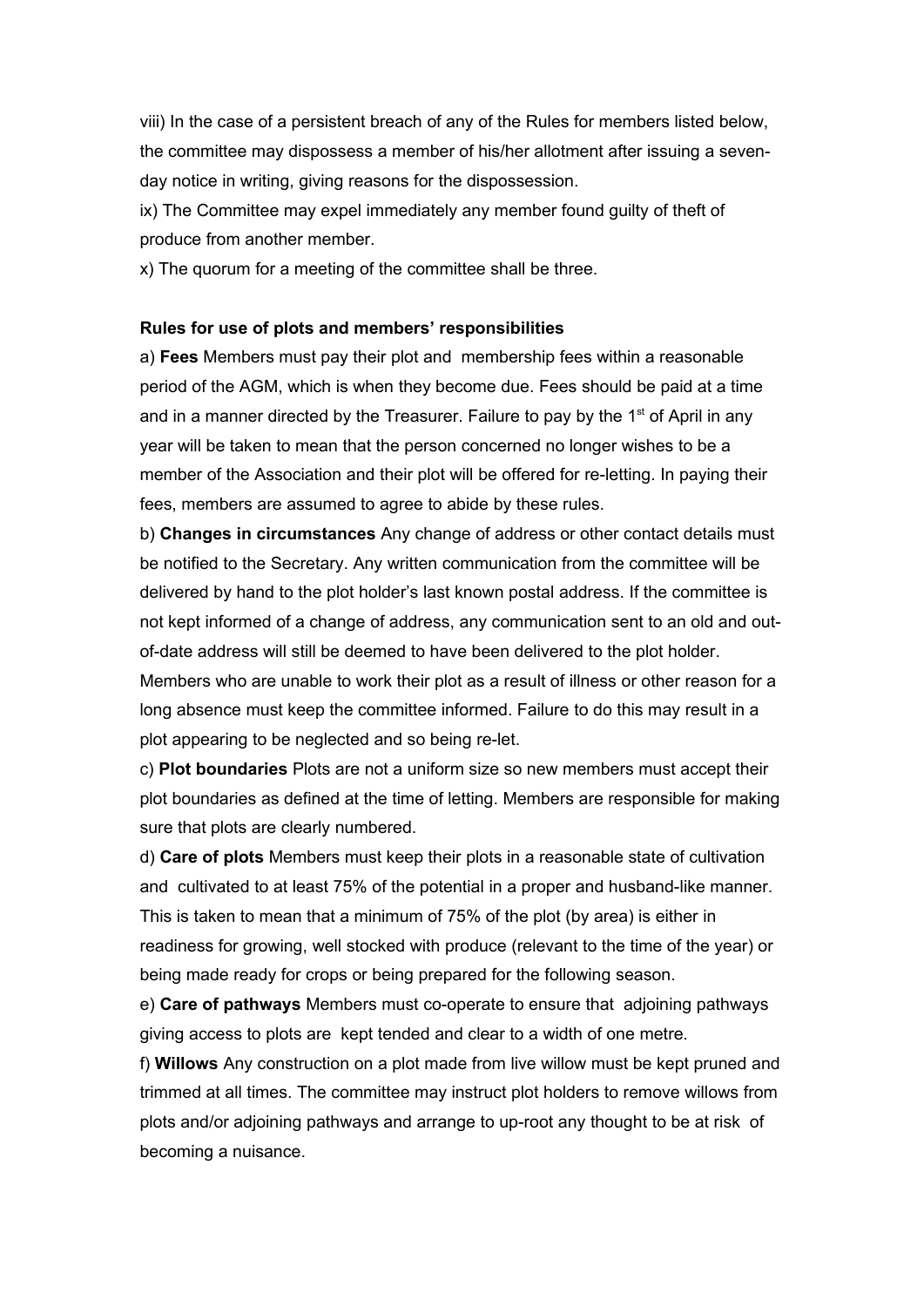g) **What can be grown** Plot holders may grow any kind of vegetables, flowers, soft fruit or herbs. No wild brambles or new large trees or large shrubs are allowed on any allotment. Fruit trees may be planted only if they are of dwarf stock. This means: apples grown on rootstocks M27, M9 or M26; pears and quinces on rootstock Quince C; plums grown on rootstocks Pixy and Ferlenain; and compact peach cultivars. Fruit trees and bushes should be sited only where they will not create an obstacle or nuisance to others as they grow. No more than 30% of a plot holder's total land (by area) may be given over to fruit trees. If plot holders do decide to cultivate a number of trees they must ensure that the surrounding areas are kept weed free and neatly mown.

h) **Weeds** Plot holders must take steps to eradicate pernicious weeds - such as bindweed, thistles, ground elder, golden rod, michaelmas daisies and nettles – and ensure that they do not spread to other plots. Members must not cause a nuisance to other plot holders by allowing weeds to seed.

i) **Spraying** Plot holders must take care – and be considerate of others - when spraying herbicides and pesticides or other chemicals. Spraying should take place only when conditions are still and calm.

j) **Rubbish** No rubbish may be dumped on any part of the Association's land. Carpet is considered to be rubbish and its use is prohibited on the allotment site. Unwanted vegetable matter must be burnt or composted, and other rubbish kept and put in the skip provided from time to time. Kitchen waste that attracts vermin– eg cooked food, meat, cheese and egg shells – should not be composted and so must not be brought to the allotment site.

k) **Bonfires** Members must follow the **Code of practice for bonfires on allotment sites** laid down by Oxford City Council. If a communal bonfire has been lit, members should use that in preference to a bonfire on an individual plot.

l) **Wells** Plot holders who have a well on their plot are responsible for the safe maintenance of it and for providing and maintaining a strong, raised well surround and cover. New wells may be dug only with the permission of the committee. Members can apply to the committee for help with the cost of materials for building and maintaining wells. Well water is the common property of all so wells should not be locked and they should be readily accessible to all. Wells should not be left uncovered and members must take care to replace lids on wells after use.

m) **Plot inspections** Plots will be inspected by the lettings secretaries plus a minimum of two other members of the committee regularly throughout the year. This sub-committee will monitor cultivation level and general maintenance as well as noting any non conformance with any of these rules. The holder of a plot falling